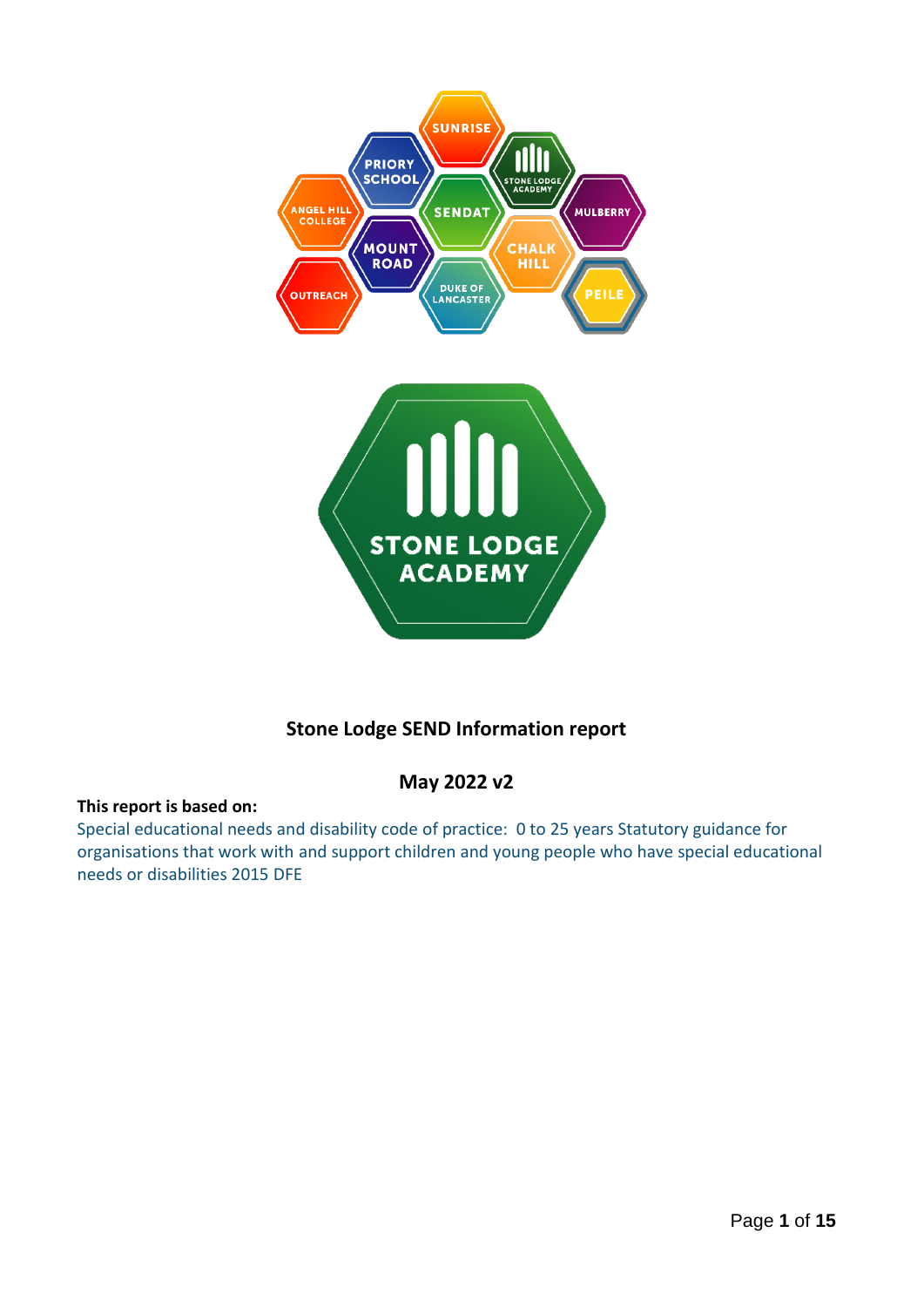#### **Contents**

<span id="page-1-0"></span>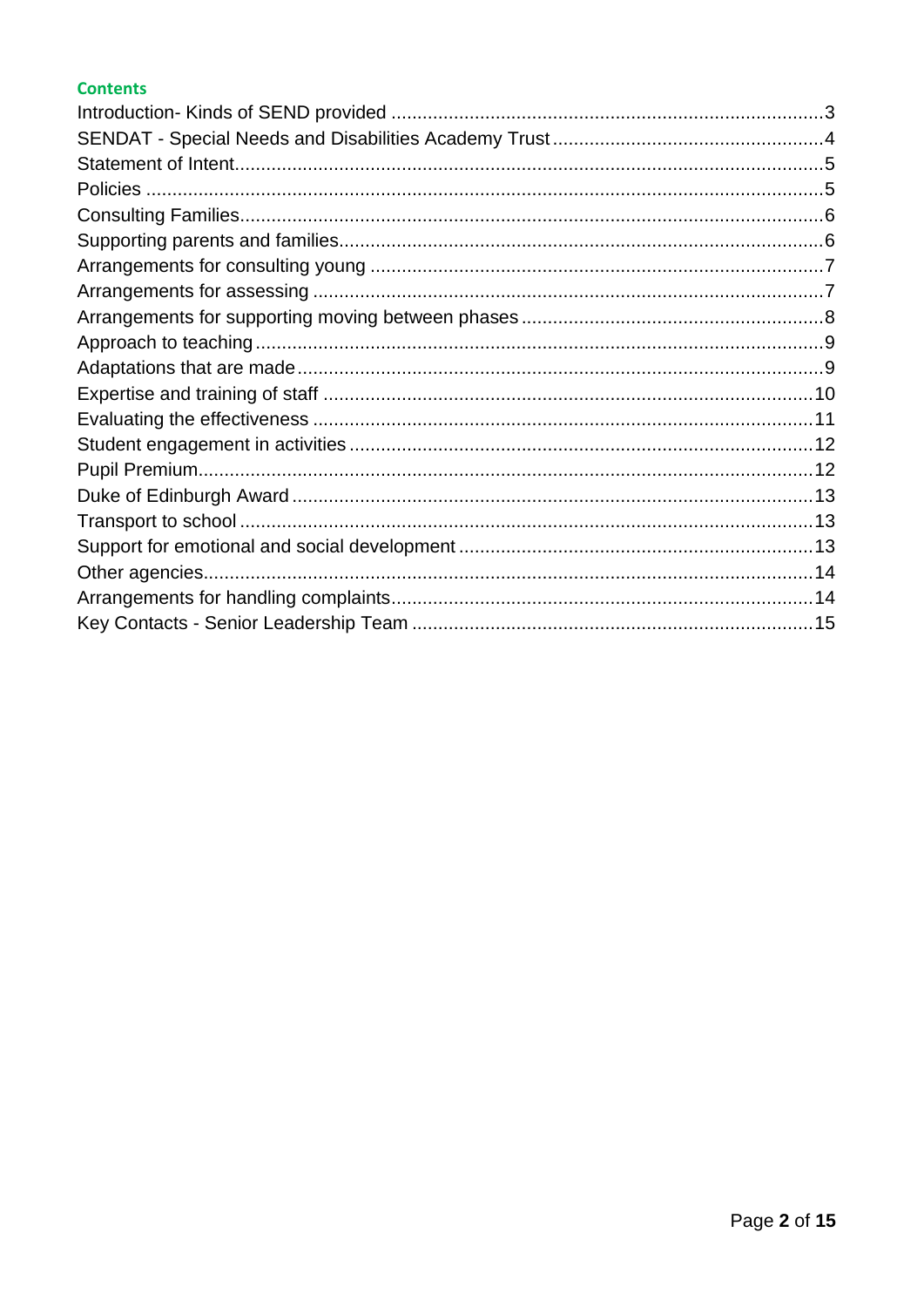### **Introduction- Kinds of SEND provided**

Stone Lodge is a Special school for students with complex Moderate Learning Difficulties (MLD). This includes, but is not exclusive to, those who's needs may be described as Cognition and Learning, including moderate autistic spectrum disorders (ASD), a record of achieving progress at a slower rate than their peers, dyspraxia, global developmental delay, and many other conditions.

The school takes students from year 1 (age 5) through to year 11 (age16). Currently there are 175 places.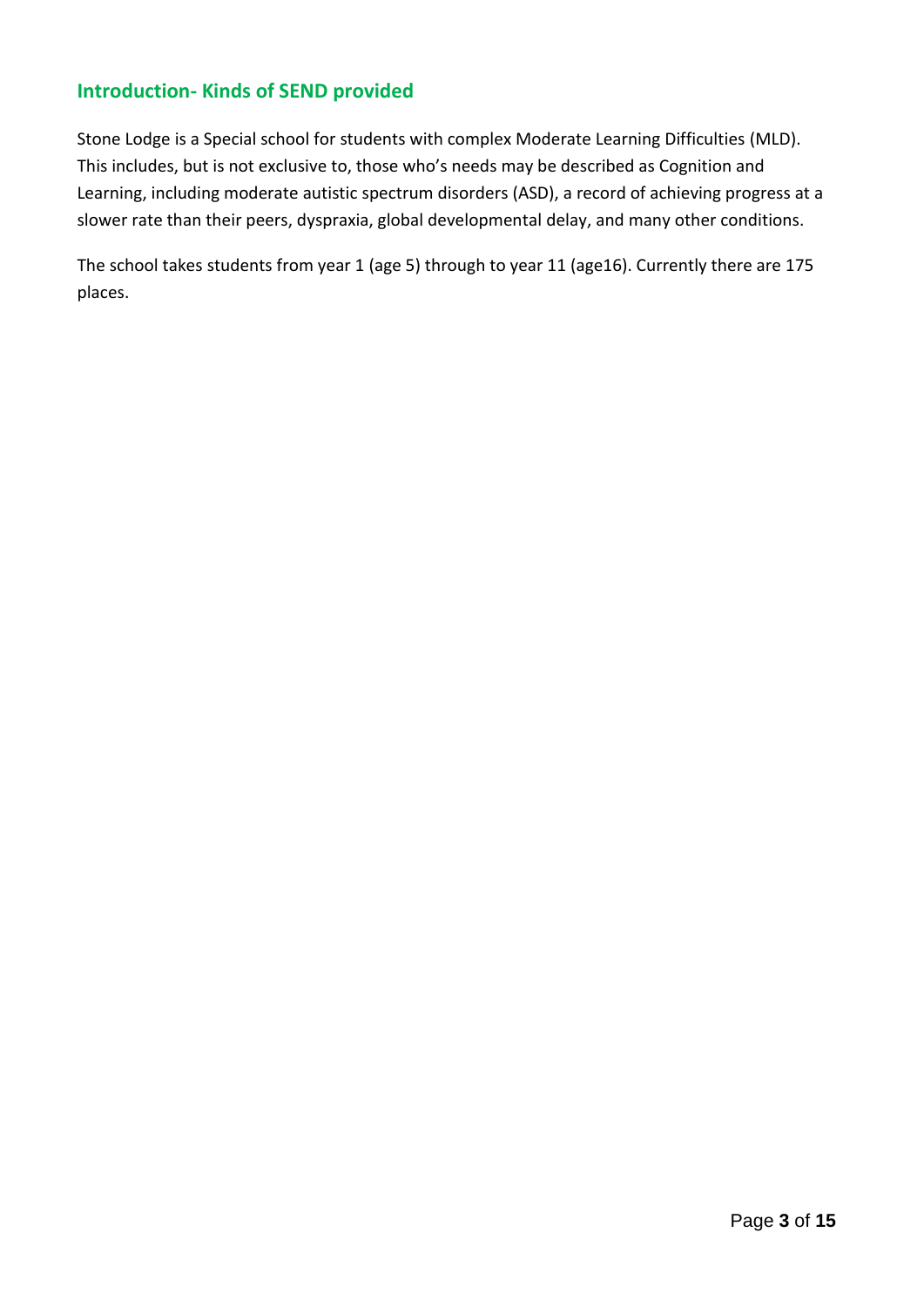### <span id="page-3-0"></span>**SENDAT - Special Needs and Disabilities Academy Trust**

SENDAT's purpose is to support and develop specialist provision both in the local area and more widely across the county. For more information visit [https://sendat.academy](https://sendat.academy/) SENDAT supports the growth of other specialist provisions, including:

- Chalk Hill Sudbury. Residential Pupil Referral unit for students in Key stages 2 and 3 <https://sendat.academy/chalkhill/>
- Duke of Lancaster Opened January 2022, new special school in Fakenham for students with communication and interaction difficulties.<https://sendat.academy/dukeoflancaster>
- Priory School in Bury St Edmunds is a founder sponsor of SENDAT (Special Educational Needs and Disabilities Academies Trust). Priory is a special school for students with complex MLD. It has 204 places from 5-18 (including sixth form) and 23 residential places. <https://sendat.academy/Priory/>
	- o Mount Road is a specialist class for students with ASD and challenging behaviour. The class is based at Priory school.
	- o Priory Aspire is additional space for students who have difficulty with groups and mixes of children. Usually with co-occurring MLD and SEMH. This unit opened in January 2022.
	- o Angel Hill College (AHC) for young people 16-25yrs with SEND. <https://sendat.academy/angelhill/>The main purpose of AHC is to support the successful transition of its students into mainstream further education.
- Stone Lodge Academy in Ipswich has 175 students ages 5-16 with complex MLD. [Https://sendat.academy/stonelodge/](https://sendat.academy/stonelodge/)
- Sunrise Academy joined SENDAT  $1^{st}$  April 2022. Sunrise is based in Lowestoft and works with students with Social, Emotional, and Mental Health needs. <https://sendat.academy/sunrise/>
- Mulberry Opened September 2021, working in partnership with John Milton Academy Trust. Two Key stage 2 classes at Mendlesham Primary and Two classes for secondary ag students at Stowpland High School. For students who need some additional support but not a full special school place.<https://sendat.academy/mulberry/>
- Peile- Opened September 2021, working in partnership with Chantry Academy and the Active Learning Trust. Two classes for secondary age students at Chantry High School. For students who need some additional support but not a full special school place. <https://sendat.academy/peile/>
- SENDAT Outreach providing support to mainstream schools. For further information please visit<https://sendat.academy/outreach/>

#### **SENDAT provision supports students and families across Suffolk and Norfolk**

**For more information visit [https://sendat.academy](https://sendat.academy/)**









**SUNRIS**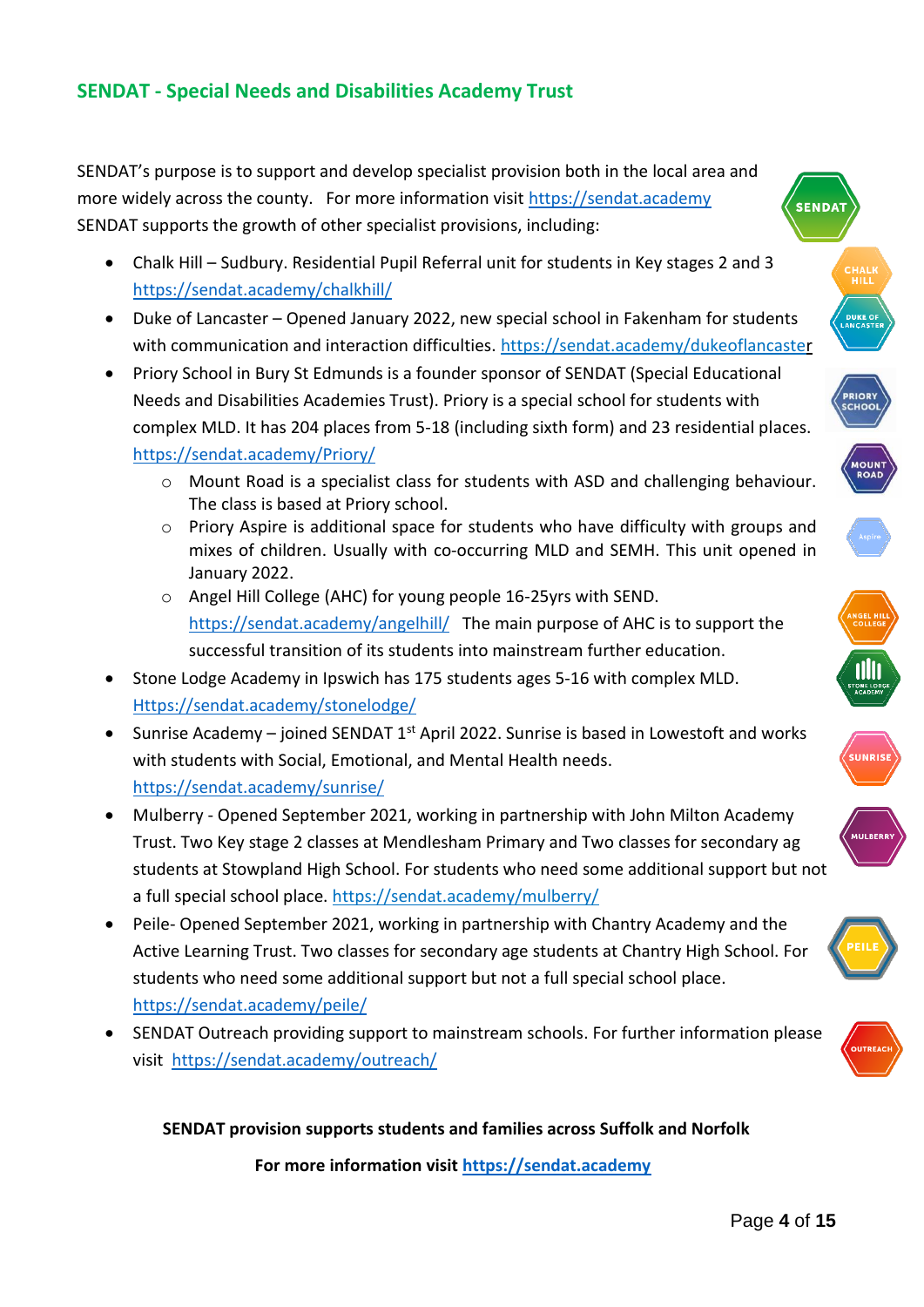### <span id="page-4-0"></span>**Statement of Intent**

Our vision is to develop well-rounded, confident individuals who can go forward into their adult lives prepared for the work environment and capable of being independent and productive citizens.

We believe that high quality education is achieved when the needs of each student – social, emotional, spiritual and educational - are central to their learning plan. By focusing on children as individuals, we tailor challenging and enjoyable educational programmes to engage and motivate, directly meet their needs and provide truly personalised learning.

We work with each student, their families and other professionals to understand and support individuals to overcome particular barriers to learning, so they can achieve their full potential within a secure and caring environment.

We will develop our capacity as a special academy school to enhance the range of experiences available to our students and offer them greater opportunities for personal, social, intellectual and physical development through both our day and range of extra-curricular activities. Linked to this, we will continue to work with the wider community to ensure Stone Lodge has a central place within it.

We believe that improving the quality of education is an ongoing process, which involves pedagogy, reflection, and review leading to enhancement of best practice. We embrace the use of new technology and research where it will provide new opportunities for learning and teaching.

We will ensure that Stone Lodge continues to play a significant role in promoting the development of special needs locally, regionally and nationally.

We promote politeness and mutual respect towards all members of our community and are fully committed to promoting equality and embracing diversity.

### <span id="page-4-1"></span>**Policies**

Policies are available for download from the trust website [https://sendat.academy](https://sendat.academy/)

Families may also request hard copies from the school admin office.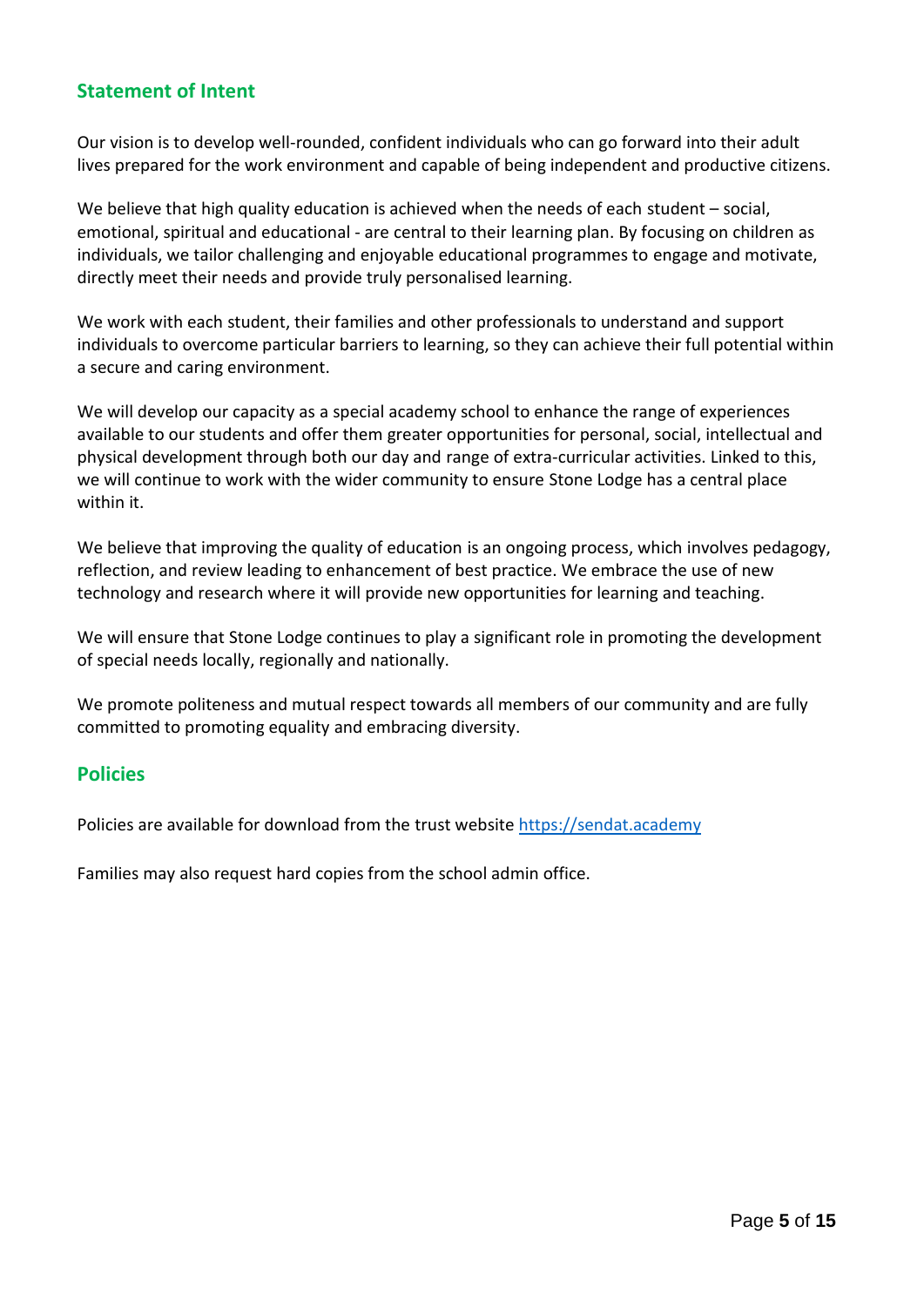# <span id="page-5-0"></span>**Consulting Families**

We recognise that many families live too far away from school to transport their child daily. This can mean that families can feel more disconnected from school. The home school diary is a key daily contact between home and school. Other communications include:

- Newsletters "SLA Circular" usually monthly. Hard copies sent home and available for download from the website.
- Stone Lodge Facebook <https://www.facebook.com/stonelodgeacademy/>
- Stone Lodge website <https://sendat.academy/stonelodge/>
- Dojo
- Purple Mash
- Teams Meetings
- Email/Telephone communications with tutors



All students and their families will receive a termly academic report and Individual Learning Plan (ILP) on progress against Educational Health Care Plan (EHCP) outcomes. Family consultation meetings are held termly. These sessions additionally offer opportunities to meet with FE colleges, post 16 providers and other organisations who support young people with additional needs.

There are four formal points of consultation:

- Parents consultations 3 times a year
- Annual review of EHCP
- Form tutors will make welfare contact with families at the beginning and part way through each term
- We welcome consultation and discussion outside these times. Parents and carers are welcome to contact the school office. Staff may not be able to take the call at that time but they will get back to you or you will be able to make an appointment.

**Stone Lodge Academy** Stone Lodge Lane W, Ipswich IP2 9HW Tel: 01473 601175 Email: [office@s](mailto:office@priory.suffolk.sch.uk)tonelodge.sendat.academy

> [https://sendat.academy/ston](https://sendat.academy/stonelodge/) [elodge/](https://sendat.academy/stonelodge/)

### <span id="page-5-1"></span>**Supporting parents and families**

We understand that having a child with additional needs can often be difficult. We offer sessions for parents to meet other families and professionals working in SEND each term. Sometimes these sessions have a presentation or discussion focus led by the school or professional organisation, and at other times there is a more open forum. For further information, please contact **Stone Lodge Pupil Welfare Officer** – Mrs Gilly Arbon [\(Gilly.arbon@stonelodge.sendat.academy\)](mailto:Gilly.arbon@stonelodge.sendat.academy)

Additionally information, guidance and support for families is posted regularly on the school Facebook site.

Parents and Carers can also contact SENDIASS for independent confidential impartial free advice and guidance**.** Home - [Suffolk SENDIASS](https://suffolksendiass.co.uk/)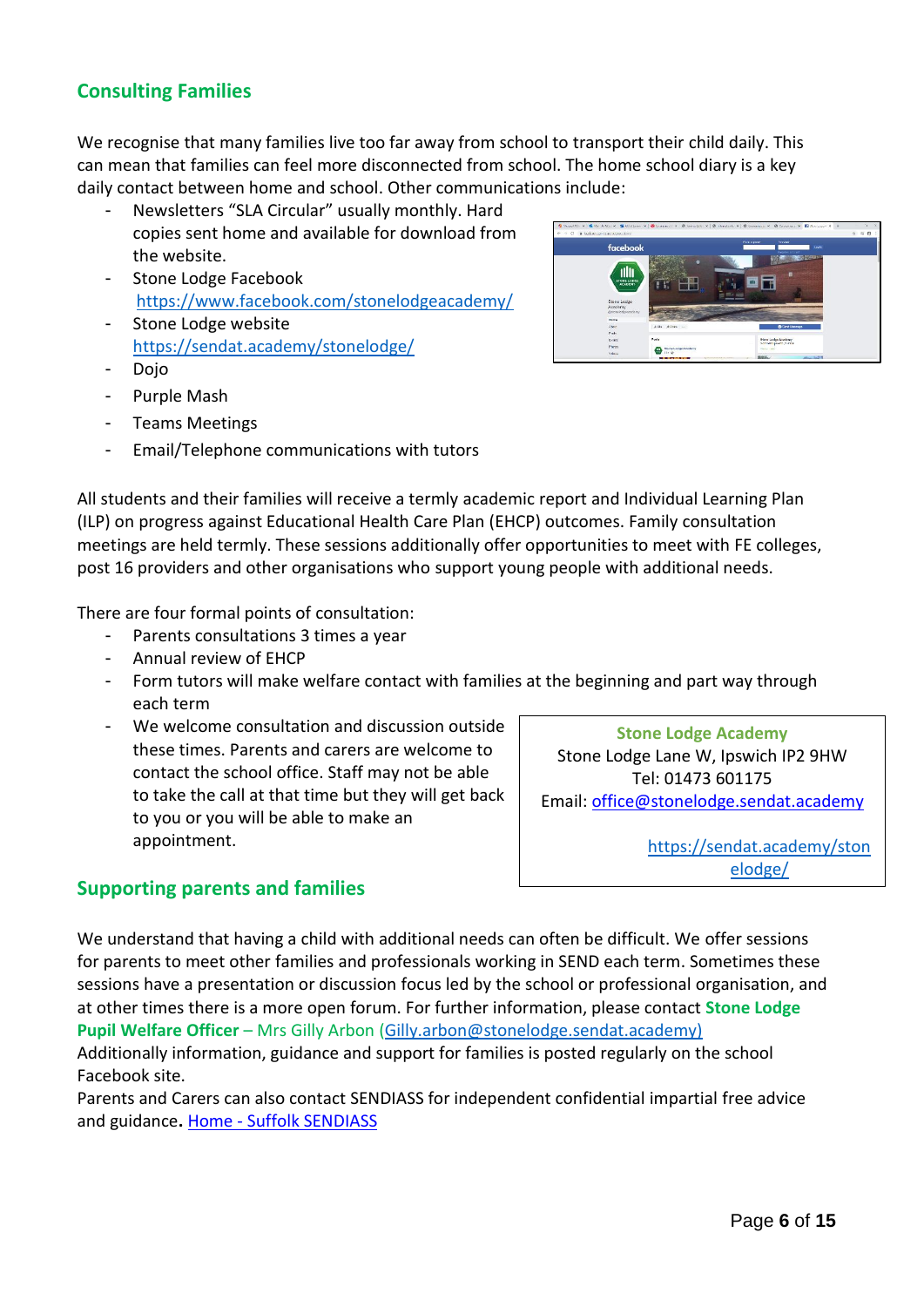# <span id="page-6-0"></span>**Arrangements for consulting young people with SEN and involving them in their education.**

Students are involved in their education and given opportunities to express their views through:

- EHCP Review Meeting. The majority of students take an active part in their Annual Review. Occasionally it is not appropriate due to the nature of their needs.
- Complete a one-page profile and personal student view form for review meetings.
- Children in care have termly PEP meetings. Students complete a view form prior to each meeting.
- Post Adoption Students (EPAC) have a termly review meeting.
- Student council meets twice termly. Each tutor group has a student voted representative.
- Year 9 and KS4 students begin Moving into adulthood programmes to discuss accreditation option choices, careers, travel training and transition post 16.
- There are many activities offered during breaks and lunchtime clubs which students may choose to participate in.
- Daily tutor sessions where students may discuss concerns, national or world events.
- All students have a named 'Emotionally available adult' to talk through any worries or concerns that affect them in school or home.

# <span id="page-6-1"></span>**Arrangements for assessing and reviewing children and young people's progress towards outcomes.**

Students' progress and attainment is assessed and reported across all subjects and EHCP outcomes at the end of each term. Families receive termly reports and ILP updates. Discussions are held with parents and carers at consultation evenings and annual reviews meetings.

Additionally nationally recognised assessment tests for BPVS, Reading and Spelling are completed at point of entry plus years 2,4,6,8,10. Sandwell maths assessments are done at point of entry and years 6,7,8.

Class teachers and subject teachers complete baseline assessments, lesson assessments and end of topic assessments as part of their teaching and learning programmes.

Class teachers, subject teachers and Key Stage leads all monitor the progress and attainment of students. If there are concerns, these will be discussed in subject or department teams and referrals or intervention programmes will be agreed.

Individual Learning Plans (ILPs) set small steps of aspirational progress for students. These are discussed at the Annual Review and parents/carers are able to contribute ideas and targets to this document. The targets are set for the academic year, but are flexible to respond in any changes in progress or circumstances. ILP progress is shared with families termly. Attainment is discussed at parent/carer consultations or by appointment.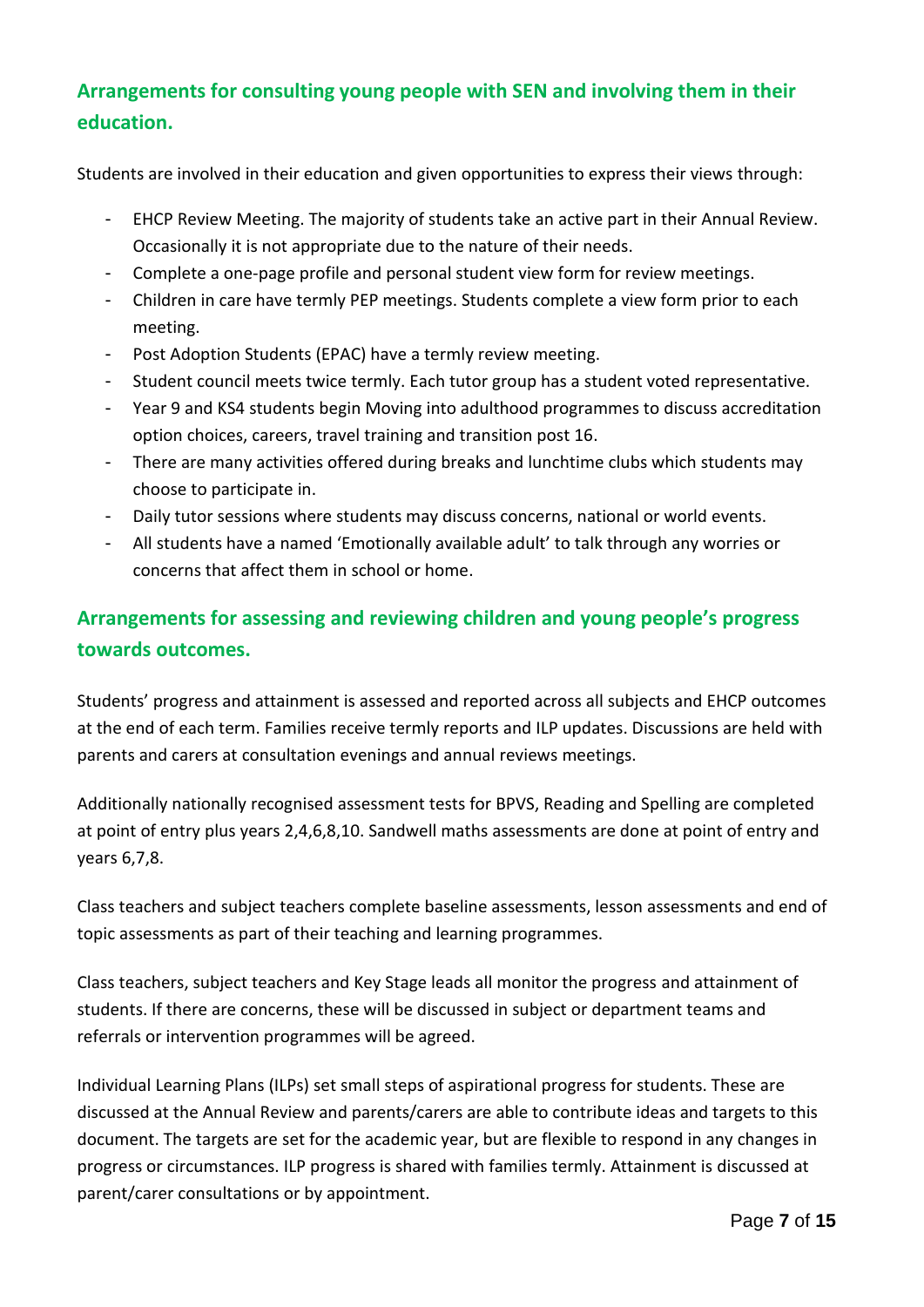# <span id="page-7-0"></span>**Arrangements for supporting moving between phases of education and in preparing for adulthood.**

As young people prepare for adulthood, outcomes should reflect their ambitions, which could include higher education, employment, independent living and participation in society

We understand that students moving class, Key Stage or school can feel anxious. For all new students to the school we offer transition arrangements that include Stone Lodge staff visiting new students in their present school, visits to Stone Lodge with family or staff from current setting and school taster sessions. All new families receive a Stone Lodge Handbook, which provides key information about the school systems and procedures to support the transition process.

Students moving between Key Stage experience a transition package including taster lessons with new teachers and tours of the teaching area. The last week of the summer term is "Transition Week" when all students have the opportunity to experience their new classes for September. All existing students receive a Student Handbook with key information that families will need for the next academic year.

From year 9 (age 14) the Annual Review includes the development of a transition plan. This is drafted in consultation with the student, their parents/ carers, education staff and any professional agencies supporting the pupil. The school offers a Life Skills programme through Key Stage 4 and work experience placements in year 11. These placements give students opportunities to experience a working environment and put their life skills learning into practice. They are organised on an individual basis through consultation with the Trust Community Engagement Officer, Assistant Head Teacher KS4, Student and Family.

**Trust Community Engagement Officer** – Mrs Shirley Dixon [Shirley.dixon@sendat.academy](mailto:Shirley.dixon@sendat.academy)

#### **Assistant Head Teacher KS4** – Mr Tom Garrar[d tom.garrard@stoneldoge.sendat.academy](mailto:tom.garrard@stoneldoge.sendat.academy)

Stone Lodge works closely with post 16 providers who we are closest to geographically – Suffolk One, Suffolk Rural (Otley) College, Suffolk New College, WS Training. Year 11 students participate in a carousel that enables them to experience each college setting for a short period. This opportunity helps students to understand the expectations of the college environment and the options available to them. Students are then able to make an informed choice about their post 16 decisions.

We work closely with the Children and Young People's Service who are able to support the young person and their families during this time of change.

**Early Help: Ipswich South Children & Young People's Services Landmark House, Egerton Road, Ipswich IP4 5PF**

Tel: 01473 263432 Mob: 07734 044909

Stone Lodge has a dedicated Young Person's worker – Ms Diane Barrow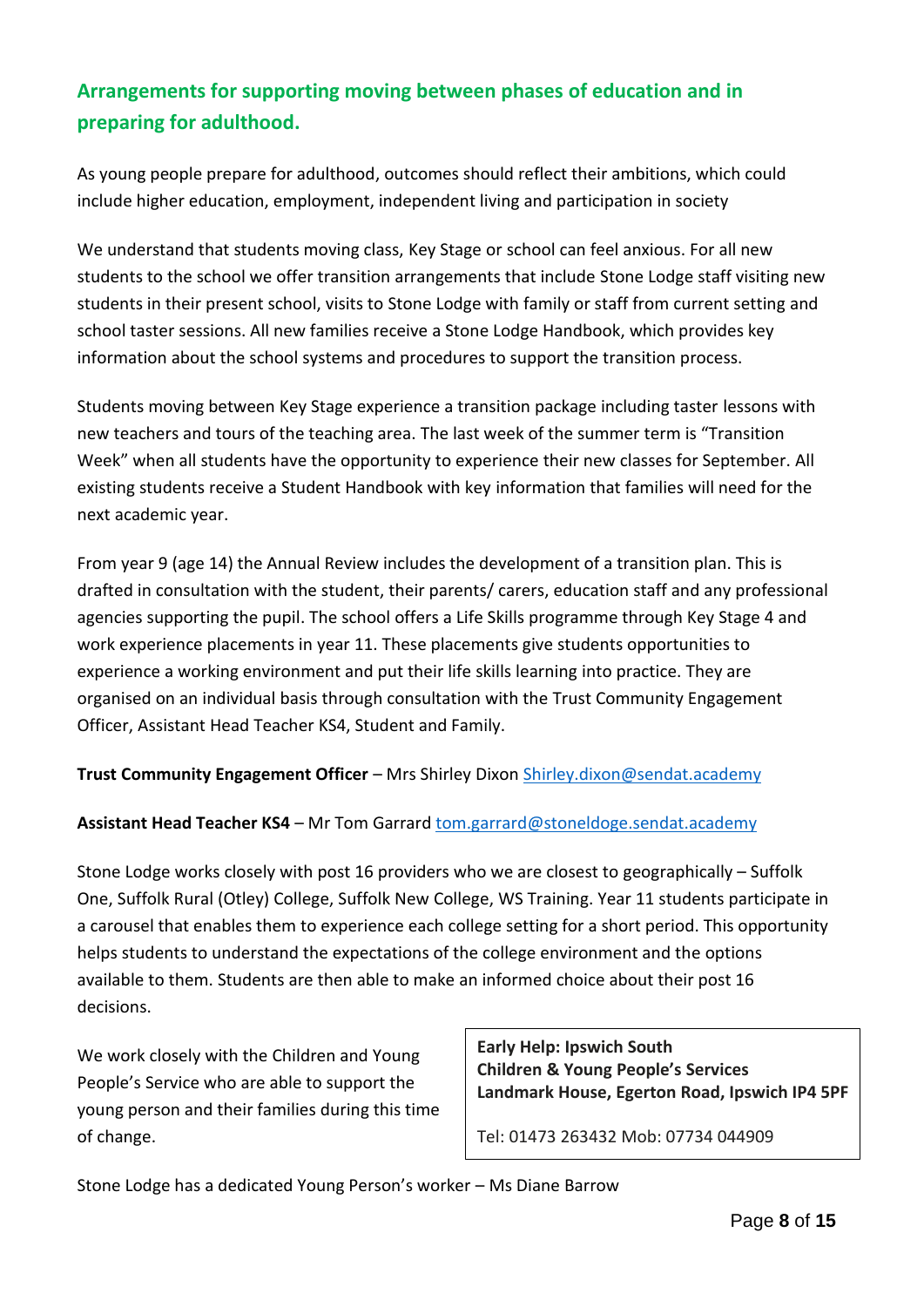Occasionally teachers and other professionals may feel that Stone Lodge is not best provision to meet the needs of a student. This will be discussed with parents and carers at an early stage. If there is agreement the school may work with the Local Authority to plan more suitable provision. This is usually through an Annual or Interim Review and always considers and reflects the views of parents/carers. Where a student is to move from Stone Lodge to another school we will work with the new school to provide opportunities for safe and supported transition.

### <span id="page-8-0"></span>**Approach to teaching children and young people with SEN**

There are many approaches that Stone Lodge staff will use and the school continuously explores and investigates the latest research and innovative ways of engaging and teaching. There are some basic elements with characterise teaching and learning at Stone Lodge:

- Small classes, usually between 8-12 students.
- High ratio of staff to students, usually 1 teacher and 1 support assistant per class.
- Differentiation of the material so that those more able are stretched and those who need more time to consolidate are equally catered for.
- Small steps in learning are planned so that students can quickly recognise their achievements and belief that they can be successful in learning.
- Consolidation/repetition of learning, but usually in a different context or situation that gives students the opportunity to demonstrate what they have learnt or indicate that they require more support.
- Assessment which is ongoing, consistent and provides constructive feedback to inform the next steps in learning.
- Equality of access to the curriculum and activities. We have a 'can do' attitude and work to support students engaging with everything the school provides. This includes performing arts productions, a variety of school-based extra-curricular activities and trips/visits (including residential trips).

# <span id="page-8-1"></span>**Adaptations that are made to the curriculum and the learning environment of children and young people with SEN**

Staff constantly review the curriculum to check its appropriateness for the students. The philosophy is one of "stage, not age" where we aim to deliver the curriculum that is most appropriate for our current learning needs.

The curriculum has a strong emphasis on developing life skills:

- Reading and writing, functional literacy
- Maths, functional numeracy especially telling the time and use of money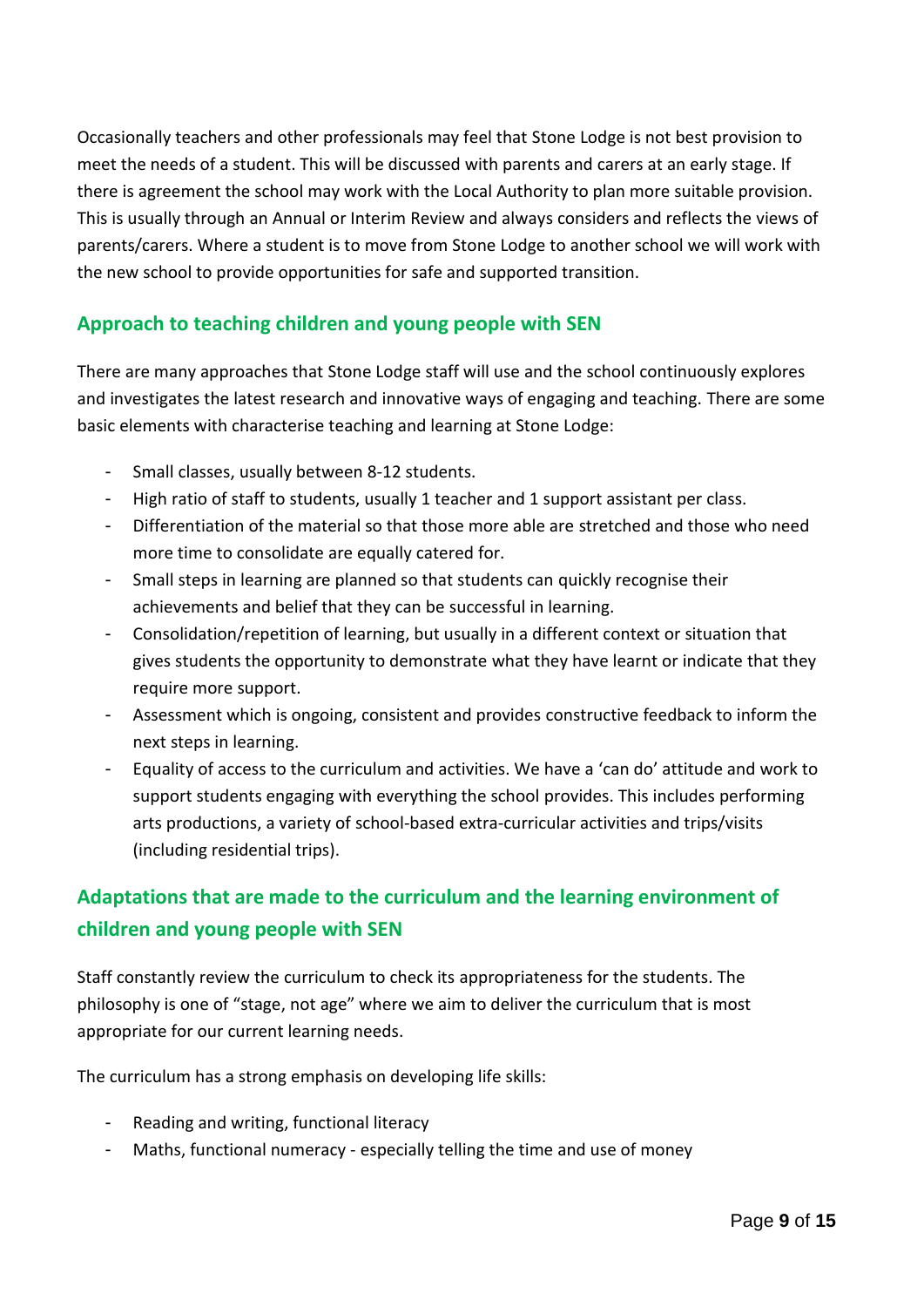- Independence - Developing confidence in daily living tasks, personal safety at school, in the local community and wider world.

The school was purpose built as a Special School in about 1970. A few of the teaching spaces are wheelchair accessible, but the majority are not.

All classrooms have interactive whiteboards. Most class bases have computers and all children have access to a laptop for learning when required.

Specialist facilities and equipment:

- Science Lab
- Art Room
- DT room
- Two Computer suites
- Food Technology room
- Library
- Activities Hall
- Two Sensory rooms
- Two play areas Hard surface and grass
- Greenhouse
- Outdoor Learning Area
- Conference Room

The majority of Stone Lodge Staff are ELKLAN (Speech and Language Support) trained. Additionally some staff have completed higher levels of communication friendly training. This means that we have a specialised team of staff who are able to offer a variety of communication methods to support children's progress both in learning and social times. The NHS Speech and Language Team (SALT) plan programmes of support delivered by trained school staff and offer regular training to the Stone Lodge Team during the school year. Some staff are also able to sign either Makaton or British Sign language. We make use of symbol software such as "Communicate in Print", PECS and "Clicker".

SLA is a Trauma Informed School. We believe that everyone in our school community should have a mentally healthy environment. Wellbeing is the highest priority and we implement many interventions to ensure the relational and emotional health of all. Staff have all received Trauma informed training. Additionally, some staff have completed the Level 5 Trauma Informed Diploma.

## <span id="page-9-0"></span>**Expertise and training of staff to support children and young people with SEN**

Stone Lodge caters for a broad range of learning needs. As such, staff have a broad range of skills to work with students. Teachers are qualified and most have considerable experience of teaching. All staff receive a structured programme of training through professional development days and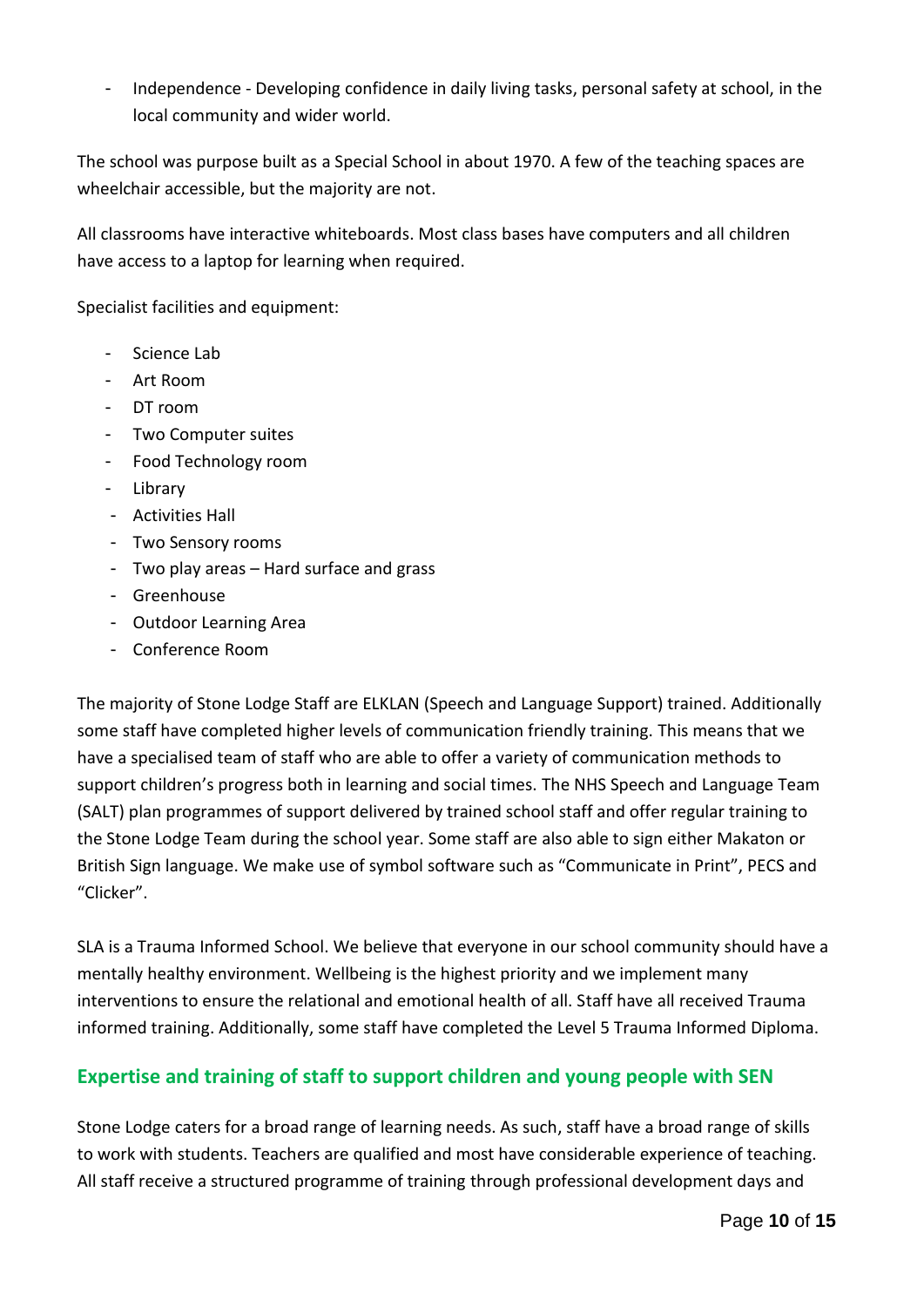additionally relevant areas of training to meet curriculum or advanced skill knowledge to meet school requirements. The school development plan sets out the main themes for training of staff. Where a new condition or need arises, training is delivered to staff as appropriate.

#### **Training may be:**

- In house, as part of ongoing work
- During staff meetings
- During Professional Development Days
- Locally sourced within the county
- National training
- International training, where we have been able to secure additional funding training has on occasion taken place in Europe.

#### **Additional and specialist expertise:**

- Occupational therapy (OT)
- Speech and Language Therapy (SALT)
- Physiotherapy
- Educational Psychology
- Art Therapy
- Play Therapy
- Music Therapy
- Outdoor Learning Therapy
- Therapy Dog
- SLA Trauma Informed staff
- SLA Intervention Team Sensory, Nurture, ASD, Behaviour management, Literacy, Numeracy, Communication
- Child and Adolescent Mental Health Service (LDCAMHS)
- Social Care
- Disability nursing team
- Child Development Centre (CDC)
- LA specialist advice

# <span id="page-10-0"></span>**Evaluating the effectiveness of the provision made for children and young people with SEN**

As all students at Stone Lodge have an EHCP. The effectiveness of the whole school reflects the quality of SEN effectiveness.

Stone Lodge has robust systems at all levels to reflect on and evaluate the effectiveness of the provision. This runs through from teachers to middle management, senior leadership and governance.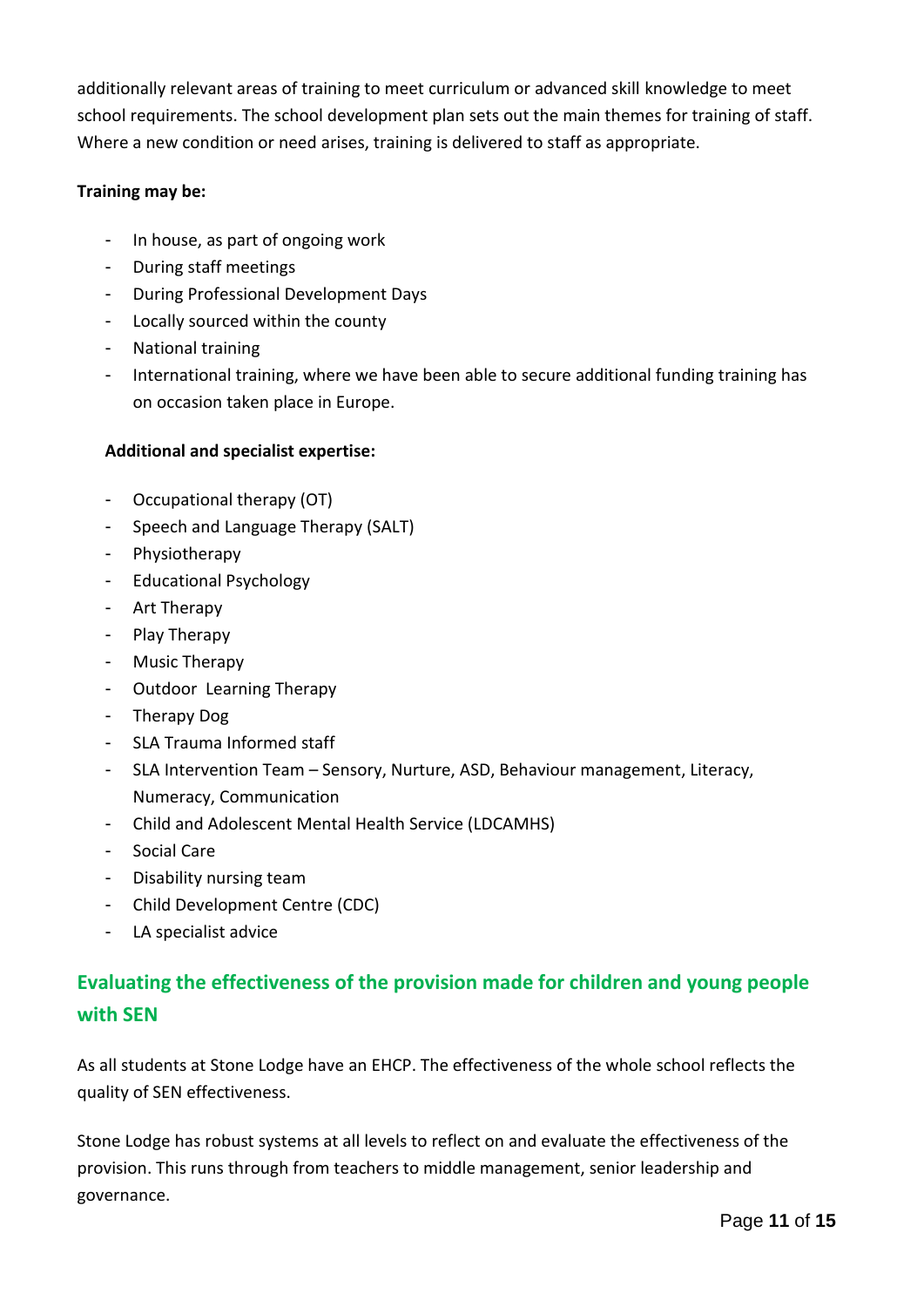Since November 2019 Stone Lodge is part of SENDAT multi academy trust. Governance teams are well trained and informed. Directors are responsible for the whole SENDAT trust. The Stone Lodge Local Advisory Board (LAB) is delegated responsibility for the curriculum and standards. Full details of Governance teams are available on our websites [https://sendat.academy](https://sendat.academy/) and <https://sendat.academy/stonelodge>

The Governance members receive reports including half-termly detailed reports from the Head of School, School Self Evaluation and the School / Trust Development Plan.

The SENDAT trust engages consultants as appropriate to provide it with impartial advice. Most notably this is to support the Performance Management of the Head teacher/ Head of School/CEO.

## <span id="page-11-0"></span>**Student engagement in activities**

There is a broad range of activities available. These include learning challenges, Sensory, Nurture, Social, Play Therapies, Outdoor learning, Lunch time clubs, Music lessons, Sports, Educational visits and residential. Staff encourage and support the children to explore as much as possible and make informed choices about their likes and dislikes.

Where activities / visits are directly associated with the curriculum they are provided at no charge.

Where activities are enrichment, additional to the curriculum provision, parents/carers may be asked for a contribution. Please see our Charging and remissions policy.

We have a strong belief in offering residential experiences.

Examples of activities and visits include:

- KS3-5 SENDAT Wales trip
- Lunch time clubs Sports, Mentoring, Expressive Arts, ICT
- Work experience
- Museums
- Parks
- Sporting competitions (football, athletics, swimming, boccia, etc)
- Sailing
- Horse riding
- Swimming
- Care Farm
- Meeting Employers/Visiting businesses
- SLA Residential Programme
- SENDAT 20

- Independent travel training

## <span id="page-11-1"></span>**Pupil Premium**

Stone Lodge makes good and innovative use of Pupil Premium funding. It supports many trips, additional resources and training. It also covers the cost of free school meals. There is a detailed report available on the website.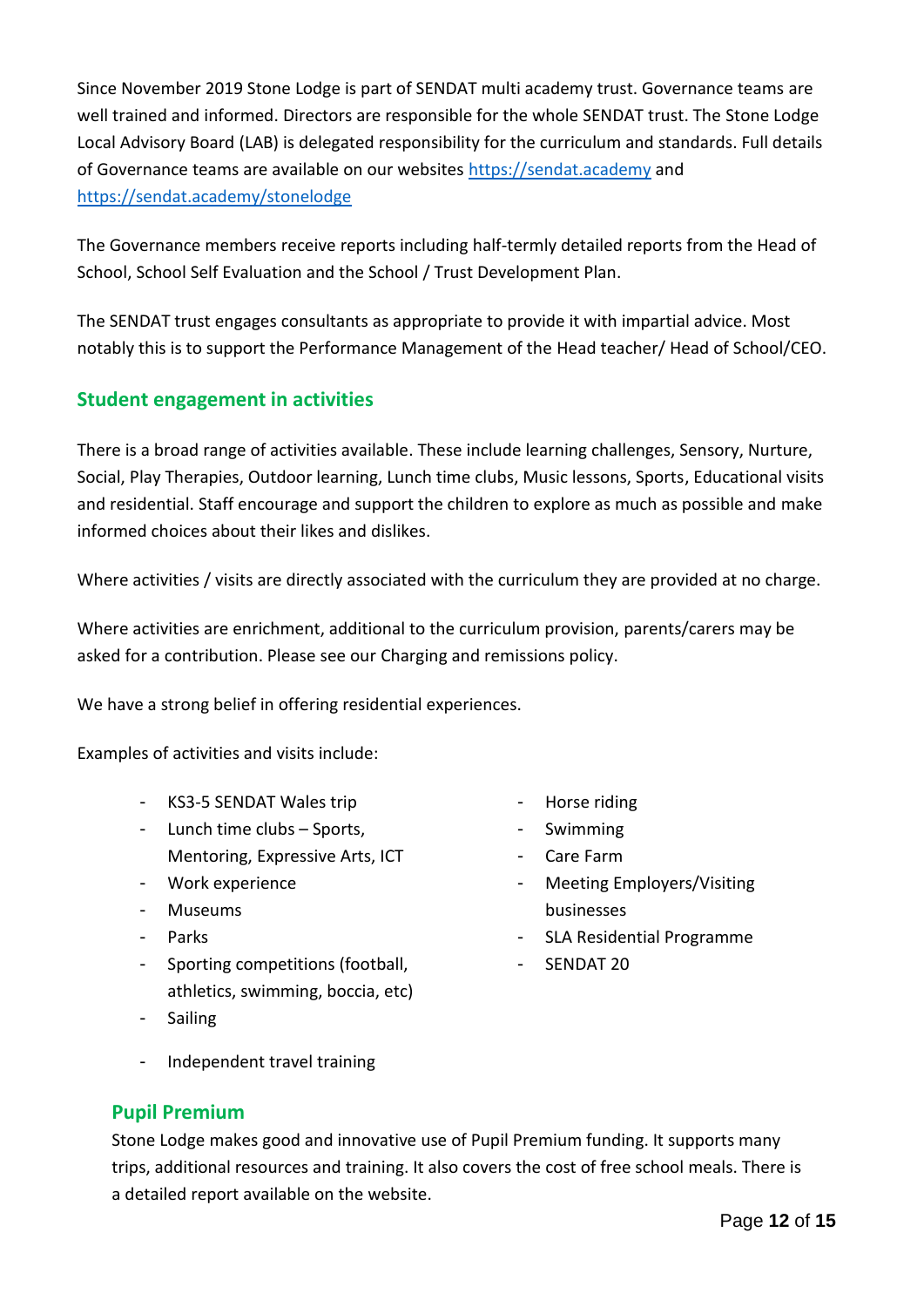# <span id="page-12-0"></span>**Duke of Edinburgh Award**

Stone Lodge offers the Duke Edinburgh's Award Scheme to all students in Key stage 4. This is a new initiative for SLA. D of E happens weekly during the enrichment curriculum afternoon to enable all students to participate. The expedition section of the programme is experienced on canoes travelling the rivers in Suffolk during the summer term.

### **Scouting**

Stone Lodge offers scouting opportunities to all Key Stage 2 and 3 students through a weekly enrichment afternoon. We appreciate that many of our children have difficulty accessing the experiences of their mainstream peers. A SLA we are committed to giving our young people the chance to have adventures, explore new ideas, get involved in their community and earn awards from learning a skill or facing a challenge!



### <span id="page-12-1"></span>**Transport to school**

Student transport is managed and provided by the Local Authority.

Please see their policy[. http://www.suffolkonboard.com/home-to-school-transport/](http://www.suffolkonboard.com/home-to-school-transport/) 

The LA policy also details the arrangements for post 16 travel.

## <span id="page-12-2"></span>**Support for emotional and social development**.

This includes extra pastoral support arrangements for listening to the views of children and young people with SEN and measures to prevent bullying and reduce personal levels of anxiety.

All students receive PSHE (Personal Social Health Education) and RSE (Relationships Sex Education) in addition they have weekly tutorial time. The small class sizes mean that all staff have time to really "get to know" students and support them as appropriate.

Staff training is planned and regularly reviewed, and includes local and national safeguarding concerns. There is a clear system for referring students for further help internally in school, at Trust level and to other professional agencies. Initially in-house support will be offered which may include additional mentoring time with the tutor or 'emotionally available adult', time with a member of the Intervention Team, support from the Pupil Welfare Officer or DSL.

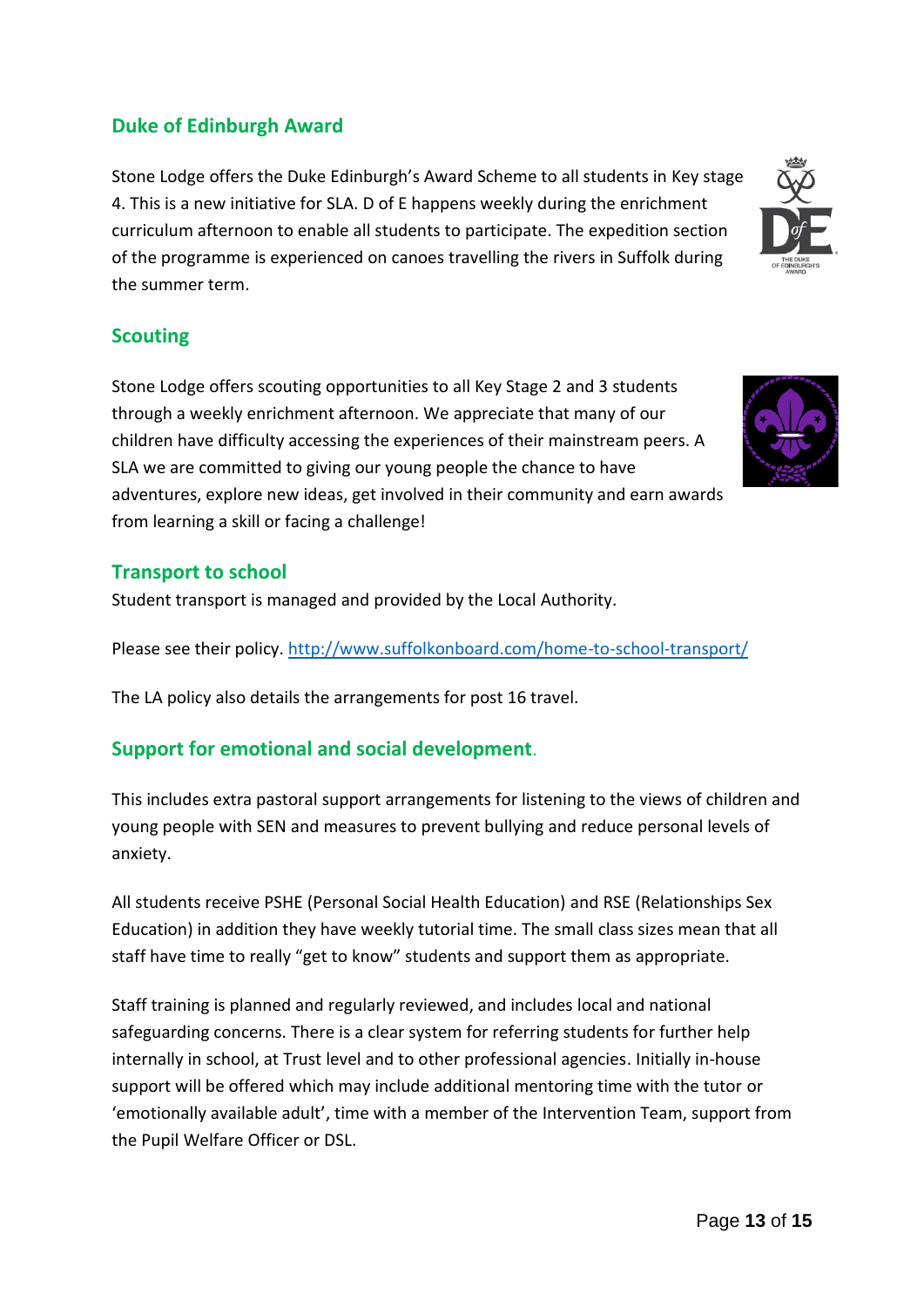Daily Staff briefing offers opportunities for sharing concerns and highlighting students who may need additional help or care.

All staff are vigilant for any signs of bullying and this is taken very seriously at all levels. For example, teaching and support staff who deliver a structured programme for those students who require additional help to socialise appropriately during break times. Social time activities are carefully planned to include physical, sensory, creative, expressive and thinking play. All students access daily 'Therapeutic' sessions, which offer opportunities to talk with 'trusted' adults and peers while engaging in a variety of activities such as sand trays, lego, board games.

## <span id="page-13-0"></span>**Other agencies**

These include health and social care, local authority support services and voluntary sector organisations.

Stone Lodge works very closely with a range of other professionals. Safeguarding is of the highest concern. All the Senior Leadership team take active roles to ensure robust safeguarding measures and procedures are consistently applied. The Head of School and Safeguarding Lead take the lead role in working with social care.

The Head of School is the designated teacher responsible for "Looked After Children" (LAC) and ensures that these students are not disadvantaged and that regular reporting to the Virtual Head takes place.

**SLA Lead Safe Guarding Officer –** Mrs Carolyn Tynan [Carolyn.tynan@stonelodge.sendat.academy](mailto:Carolyn.tynan@stonelodge.sendat.academy)

**Designated teacher** – Mrs Jo Pettingale [jo.pettingale@stonelodge.sendat.academy](mailto:jo.pettingale@stonelodge.sendat.academy)

## <span id="page-13-1"></span>**Arrangements for handling complaints**

Stone Lodge wishes to resolve issues at the earliest possible point and staff are available for appointments if families wish to discuss anything. The first point of contact is the form tutor, followed by the Assistant Head teacher, Senior Assistant Head teacher, and then Head of School. If parents/carers feel the concern has not been resolved at school level, the Trust School Improvement Lead is the next point of contact.

In the unlikely event that issues cannot be resolved, the school has a complaints policy that can be downloaded from the website. [www.sendat.academy](http://www.sendat.academy/) . Families may also request a hard copy from the school admin office.